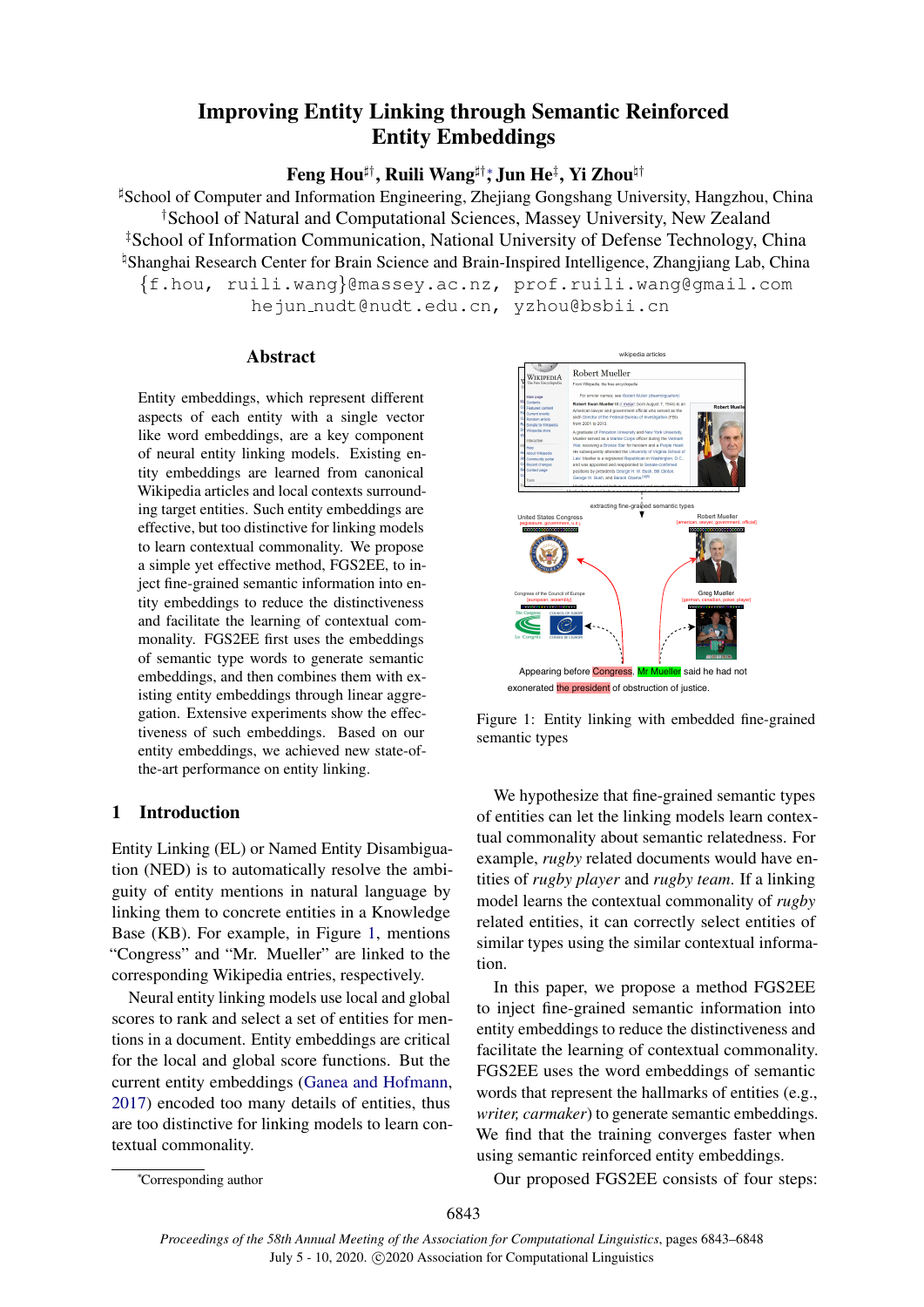(i) creating a dictionary of fine-grained semantic words; (ii) extracting semantic type words from each entity's Wikipedia article; (iii) generating semantic embedding for each entity; (iv) combining semantic embeddings with existing embeddings through linear aggregation.

#### 2 Background and Related Work

### 2.1 Local and Global Score for Entity Linking

The local score  $\Psi(e_i, c_i)$  [\(Ganea and Hofmann,](#page-5-0) [2017\)](#page-5-0) measures the relevance of entity candidates of each mention independently.

$$
\Psi(e_i, c_i) = \mathbf{e}_i^{\top} \mathbf{B} f(c_i)
$$

where  $\mathbf{e}_i \in \mathbb{R}^d$  is the embedding of candidate entity  $e_i; \mathbf{B} \in \mathbb{R}^{d \times d}$  is a diagonal matrix;  $f(c_i) \in \mathbb{R}^d$  is a feature representation of local context  $c_i$  surrounding mention  $m_i$ .

In addition to the local score, the global score adds a pairwise score  $\Phi(e_i, e_j, D)$  to take the coherence of entities in document D into account.

$$
\Phi(e_i, e_j, D) = \frac{1}{n-1} \mathbf{e}_i^{\top} \mathbf{C} \mathbf{e}_j
$$

where  $\mathbf{e}_i$  and  $\mathbf{e}_j \in \mathbb{R}^d$  are the embeddings of entities  $e_i, e_j$ , which are candidates for mention  $m_i$ and  $m_j$  respectively;  $C \in \mathbb{R}^{d \times d}$  is a diagonal matrix. The pairwise score of [\(Le and Titov,](#page-5-1) [2018\)](#page-5-1) considers K relations between entities.

$$
\Phi(e_i, e_j, D) = \sum_{k=1}^{K} \alpha_{ijk} \mathbf{e}_i^{\top} \mathbf{R}_k \mathbf{e}_j
$$

where  $\alpha_{ijk}$  is the weight for relation k, and  $\mathbf{R}_k$  is a diagonal matrix for measuring relations k between two entities.

#### 2.2 Related Work

Our research focuses on improving the vector representations of entities through fine-grained semantic types. Related topics are as follows.

Entity Embeddings Similar to word embeddings, entity embeddings are the vector representations of entities. The methods of [Yamada](#page-5-2) [et al.](#page-5-2) [\(2016\)](#page-5-2), [Fang et al.](#page-5-3) [\(2016\)](#page-5-3), [Zwicklbauer et al.](#page-5-4) [\(2016\)](#page-5-4), use data about entity-entity co-occurrences to learn entity embeddings and often suffer from sparsity of co-occurrence statistics. [Ganea and](#page-5-0) [Hofmann](#page-5-0) [\(2017\)](#page-5-0) learned entity embeddings using

words from canonical Wikipedia articles and local context surrounding anchor links. They used Word2Vec vectors [\(Mikolov et al.,](#page-5-5) [2013\)](#page-5-5) of positive words and random negative words as input to the learning objective. Thus their entity embeddings are aligned with the Word2Vec word embeddings.

Fine-grained Entity Typing Fine-grained entity typing is a task of classifying entities into fine-grained types [\(Ling and Weld,](#page-5-6) [2012\)](#page-5-6) or ultra fine-grained semantic labels [\(Choi et al.,](#page-4-0) [2018\)](#page-4-0). [Bhowmik and de Melo](#page-4-1) [\(2018\)](#page-4-1) used a memorybased network to generate a short description of an entity, e.g. "Roger Federer" is described as 'Swiss tennis player'. In this paper, we heuristically extract fine-grained semantic types from the first sentence of Wikipedia articles.

Embeddings Aggregation Our research is closely related to the work on aggregation and evaluation of the information content of embeddings from different sources (e.g., polysemous words have multiple sense embeddings), and fusion of multiple data sources [\(Wang et al.,](#page-5-7) [2018\)](#page-5-7). [Arora](#page-4-2) [et al.](#page-4-2) [\(2018\)](#page-4-2) hypothesizes that the global word embedding is a linear combination of its sense embeddings. They showed that senses can be recovered through sparse coding. [Mu et al.](#page-5-8) [\(2017\)](#page-5-8) showed that senses and word embeddings are linearly related and sense sub-spaces tend to intersect over a line. [Yaghoobzadeh et al.](#page-5-9) [\(2019\)](#page-5-9) probe the aggregated word embeddings of polysemous words for semantic classes. They created a WIKI-PSE corpus, where word and semantic class pairs are annotated using Wikipedia anchor links, e.g., "apple" has two semantic classes: *food* and *organization*. A separate embedding for each semantic class was learned based on the WIKI-PSE corpus. They found that the linearly aggregated embeddings of polysemous words represent well their semantic classes.

The most similar work is that of [Gupta et al.](#page-5-10) [\(2017\)](#page-5-10), but there are many differences: (i) they use the FIGER [\(Ling and Weld,](#page-5-6) [2012\)](#page-5-6) type taxonomy that contains manually curated 112 types organized into 2 levels; we employ over 3000 vocabulary words as type, and we treat them as a flat list; (ii) they mapped the Freebase types to FIGER types,but this method is less credible, as noted by [Daniel Gillick et al.](#page-4-3) [\(2014\)](#page-4-3); we extract type words directly from Wikipedia articles, which is more reliable. (iii) their entity vectors and type vectors are learned jointly on a limited corpus. Ours are linear aggregations of existing entity vectors, and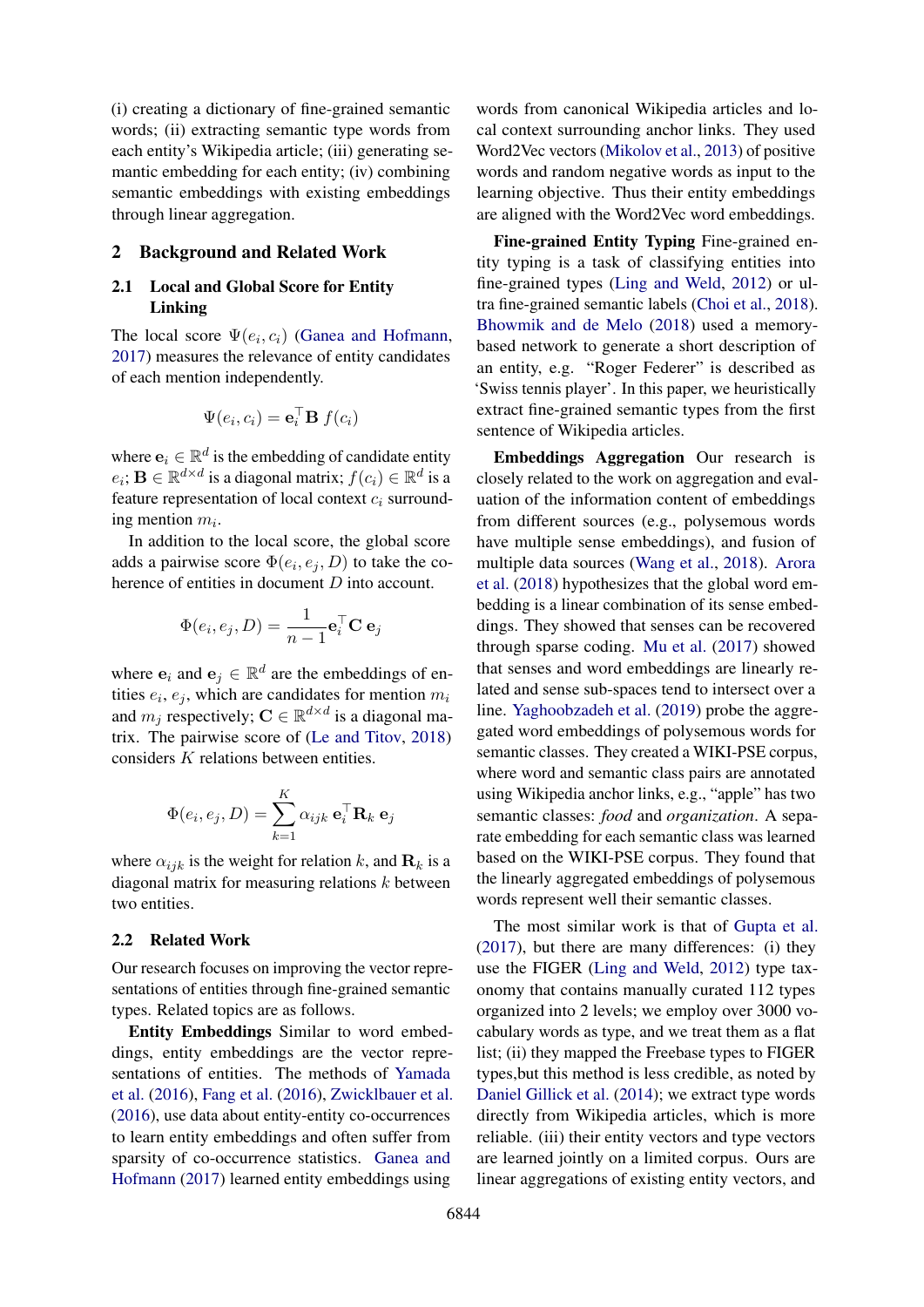word vectors learned from a large corpus, such finegrained semantic word embeddings are helpful for capturing informative context.

#### 2.3 Motivation

Coarse-grained semantic types (e.g. *person*) have been used for candidate selection [\(Ganea and Hof](#page-5-0)[mann,](#page-5-0) [2017\)](#page-5-0). We observe that fine-grained semantic words appear frequently as apposition (e.g., *Defense contractor* Raytheon), coreference (e.g., the *company*) or anonymous mentions (e.g., *American defense firms*). These fine-grained types of entities can help capture local contexts and relations of entities.

Some of these semantic words have been used for learning entity embeddings, but they are diluted by other unimportant or noisy words. We reinforce entity embeddings with such fine-grained semantic types.

## 3 Extracting Fine-grained Semantic Types

We first create a dictionary of fine-grained semantic types, then we extract fine-grained types for each entity.

#### 3.1 Semantic Type Dictionary

We select those words that can encode the hallmarks of individual entities. Desiderata are as follows:

- profession/subject, e.g., *footballer*, *soprano, biology, rugby*.
- title, e.g., *president, ceo, head, director*.
- industry/genre, e.g., *carmaker*, *manufacturer, defense contractor*, *hip hop*.
- geospatial, e.g., *canada, asian*, *australian*.
- ideology/religion, e.g., *communism, buddhism*.
- miscellaneous, e.g., *book, film, tv, ship, language*.

We extract noun frequency from the first sentence of each entity in the Wikipedia dump. Then some seed words are manually selected from frequent nouns. We use word similarity to extend these seed words and finally got a dictionary with 3,227 fine-grained semantic words.

Specifically, we use spaCy to compute the similarity between words. For each seed word, we find the top 100 similar words that also appear in Wikipedia articles. We then manually select semantic words from these extended words.

### 3.2 Extracting Semantic Types

For each entity, we extract at most 11 dictionary words (phrases) from its Wikipedia article. For example, "Robert Mueller" in Figure [1](#page-0-0) will be typed as [*american, lawyer, government, official, director*].

### 3.3 Remapping Semantic Words

For some semantic words (e.g., *conchologist*) or semantic phrases (e.g., *rugby league*), there are no word embeddings available for generating the semantic entity embeddings. We remap these semantic words to semantically similar words that are more common. For example, the *conchologist* is remapped to *zoologist*, and *rugby league* is remapped to *rugby league*.

## 4 FGS2EE: Injecting Fine-Grained Semantic Information into Entity Embeddings

FGS2EE first uses semantic words of each entity to generate semantic entity embeddings, then combine them with existing entity embeddings to generate semantic reinforced entity embeddings.

#### 4.1 Semantic Entity Embeddings

Based on the semantic words of each entity, we can produce a semantic entity embedding. We treat each semantic word as a sense of an entity. The embedding of each sense is represented by the Word2Vec embedding of the semantic word. Suppose we only consider  $T$  semantic words for each entity, and the set of entity words of entity  $e$  is denoted as  $S_e$ . Then the semantic entity embedding  $e<sup>s</sup>$  of entity  $e$  is generated as follows:

<span id="page-2-1"></span>
$$
\mathbf{e}^s = \frac{1}{T} \sum_{i=1}^T \mathbf{e}_{w_i} \tag{1}
$$

where  $w_i \in S_e$  is the *i*th semantic word,  $\mathbf{e}_{w_i}$  is the Word2Vec embedding<sup>[1](#page-2-0)</sup> of semantic word  $w_i$ . If  $|S_e| < T$ , then  $T = |S_e|$ .

#### 4.2 Semantic Reinforced Entity Embeddings

We create a semantic reinforced embedding for each entity by linearly aggregating the semantic entity embeddings and Word2Vec style entity embeddings [\(Ganea and Hofmann,](#page-5-0) [2017\)](#page-5-0) (hereafter referred to as "Wikitext entity embeddings").

<span id="page-2-0"></span><sup>1</sup>[https://code.google.com/archive/p/](https://code.google.com/archive/p/word2vec/) [word2vec/](https://code.google.com/archive/p/word2vec/)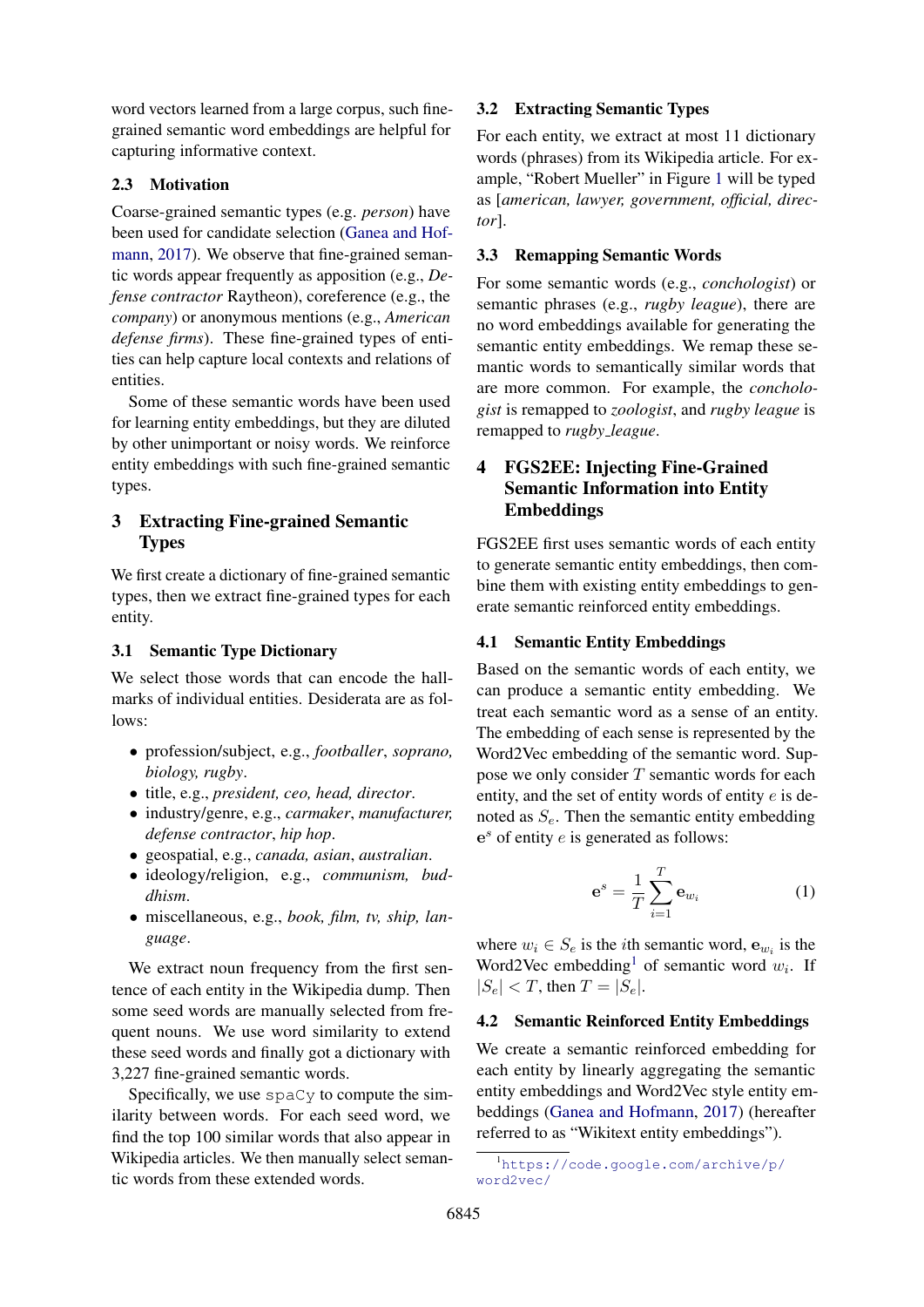<span id="page-3-2"></span>

| <b>Entity Embeddings</b>           | <b>Linking Methods</b>      | AIDA-B                   | <b>MSNBC</b>     | <b>AQUAINT</b>   | <b>ACE2004</b>   | <b>CWEB</b>       | WIKI             | Avg   |
|------------------------------------|-----------------------------|--------------------------|------------------|------------------|------------------|-------------------|------------------|-------|
| Wikipedia                          |                             |                          |                  |                  |                  |                   |                  |       |
|                                    | (Milne and Witten, 2008)    | ٠                        | 78               | 85               | 81               | 64.1              | 81.7             | 77.96 |
|                                    | (Ratinov et al., 2011)      | $\overline{\phantom{a}}$ | 75               | 83               | 82               | 56.2              | 67.2             | 72.68 |
|                                    | (Hoffart et al., 2011)      |                          | 79               | 56               | 80               | 58.6              | 63               | 67.32 |
|                                    | (Cheng and Roth, 2013)      |                          | 90               | 90               | 86               | 67.5              | 73.4             | 81.38 |
|                                    | (Chisholm and Hachey, 2015) | 84.9                     | ٠                |                  |                  |                   |                  |       |
| Wiki + Unlabelled documents        |                             |                          |                  |                  |                  |                   |                  |       |
|                                    | (Lazic et al., 2015)        | 86.4                     |                  |                  |                  |                   |                  |       |
| (Ganea and Hofmann, 2017)          | (Le and Titov, 2019)        | $89.66 \pm 0.16$         | $92.2 \pm 0.2$   | $90.7 \pm 0.2$   | $88.1 \pm 0.0$   | $78.2 \pm 0.2$    | $81.7 \pm 0.1$   | 86.18 |
| $T = 6, \alpha = 0.1$              | (Le and Titov, 2019)        | $89.58 \pm 0.2$          | $92.3 \pm 0.1$   | $90.93 \pm 0.2$  | $87.88 \pm 0.17$ | $78.47 \pm 0.11$  | $81.71 \pm 0.21$ | 86.26 |
| $T = 11, \alpha = 0.2$             | (Le and Titov, 2019)        | $89.23 \pm 0.31$         | $92.15 \pm 0.24$ | $91.22 \pm 0.18$ | $88.02 \pm 0.15$ | 78.29±0.17        | $81.92 \pm 0.36$ | 86.32 |
| Wiki + Extra supervision           |                             |                          |                  |                  |                  |                   |                  |       |
|                                    | (Chisholm and Hachey, 2015) | 88.7                     | ٠                |                  |                  |                   |                  |       |
| Fully-supervised(Wiki+ AIDA train) |                             |                          |                  |                  |                  |                   |                  |       |
|                                    | (Guo and Barbosa, 2016)     | 89.0                     | 92               | 87               | 88               | 77                | 84.5             | 85.7  |
|                                    | (Globerson et al., 2016)    | 91.0                     |                  |                  |                  |                   |                  |       |
| (Yamada et al., 2016)              | (Yamada et al., 2016)       | 91.5                     |                  |                  |                  |                   |                  |       |
| (Ganea and Hofmann, 2017)          | (Ganea and Hofmann, 2017)   | $92.22 \pm 0.14$         | $93.7 + 0.1$     | $88.5 + 0.4$     | $88.5 + 0.3$     | $77.9 \pm 0.1$    | $77.5 \pm 0.1$   | 85.22 |
| (Ganea and Hofmann, 2017)          | (Le and Titov, 2018)        | $93.07 \pm 0.27$         | $93.9 \pm 0.2$   | $88.3 \pm 0.6$   | $89.9 \pm 0.8$   | $77.5 \pm 0.1$    | $78.0 \pm 0.1$   | 85.5  |
| (Ganea and Hofmann, 2017)          | DCA (Yang et al., 2019)     | $93.73 \pm 0.2$          | $93.80 \pm 0.0$  | $88.25 + 0.4$    | $90.14 \pm 0.0$  | $75.59.5 \pm 0.3$ | $78.84 \pm 0.2$  | 85.32 |
| $T=6, \alpha=0.1$                  | (Le and Titov, 2018)        | $92.29 + 0.21$           | $94.1 \pm 0.24$  | $88.0 \pm 0.38$  | $90.14 \pm 0.32$ | $77.23 \pm 0.18$  | $77.16 \pm 0.43$ | 85.33 |
| $T = 11, \alpha = 0.2$             | (Le and Titov, 2018)        | $92.63 \pm 0.14$         | $94.26 \pm 0.17$ | $88.47 \pm 0.23$ | $90.7 \pm 0.28$  | $77.41 \pm 0.21$  | $77.66 \pm 0.23$ | 85.7  |

Table 1: F1 scores on six test sets. The last column is the average of F1 scores on the five out-domain test sets.

Our semantic entity embeddings tend to be homogeneous. If we average them with the Wikitext embeddings, the aggregated embeddings would be homogeneous too. Thus the entity linking model would not be able to distinguish between those similar candidates. Our semantic reinforced entity embedding is a weighted sum of semantic entity embedding and Wikitext entity embedding, similar to [\(Yaghoobzadeh et al.,](#page-5-9) [2019\)](#page-5-9). We use a parameter  $\alpha$  to control the weight of semantic entity embeddings. Thus the aggregated (semantic reinforced) entity embeddings achieve a trade-off between homogeneity and heterogeneity.

$$
\mathbf{e}^a = (1 - \alpha) \mathbf{e}^w + \alpha \mathbf{e}^s \tag{2}
$$

<span id="page-3-1"></span>where  $e^w$  is the Wikitext entity embedding of entity e.

## 5 Experiments

#### 5.1 Datasets and Evaluation Metric

We use the Wikipedia dump 20190401 to extract fine-grained semantic type dictionary and semantic types for entities. We use the Wikitext entity embeddings shared by [Le and Titov](#page-5-1) [\(2018,](#page-5-1) [2019\)](#page-5-15). For entity linking corpora, we use the datesets shared by [Ganea and Hofmann](#page-5-0) [\(2017\)](#page-5-0) and [Le and Titov](#page-5-1) [\(2018,](#page-5-1) [2019\)](#page-5-15).

We use the standard micro F1-score as evaluation metric. Our data and source code are publicly available at github<sup>[2](#page-3-0)</sup>.

### 5.2 Experimental Settings

The parameters T in Equation [\(1\)](#page-2-1) and  $\alpha$  in Equation [\(2\)](#page-3-1) are critical for the effectiveness of our se-

mantic reinforced entity embeddings. We got two sets of entity embeddings with two combinations of parameters:  $T = 6$ ,  $\alpha = 0.1$  and  $T = 11$ ,  $\alpha = 0.2$ 

To test the effectiveness of our semantic reinforced entity embeddings, we use the entity linking models mulrel [\(Le and Titov,](#page-5-1) [2018\)](#page-5-1) (ment-norm  $K = 3$ ) and wnel [\(Le and Titov,](#page-5-15) [2019\)](#page-5-15) that are publicly available. We do not optimize their entity linking code. We just replace the entity embeddings with our semantic reinforced entity embeddings.

Similar to [Ganea and Hofmann](#page-5-0) [\(2017\)](#page-5-0) and [Le](#page-5-1) [and Titov](#page-5-1) [\(2018,](#page-5-1) [2019\)](#page-5-15), we run our system 5 times for each combination of entity embeddings and linking model, and report the mean and 95% confidence interval of the micro F1 score.

#### 5.3 Results

<span id="page-3-3"></span>

Figure 2: Learning curves of mulrel [\(Le and Titov,](#page-5-1) [2018\)](#page-5-1) using two different sets of entity embeddings.

The results on six testing datasets are shown in Table [1.](#page-3-2) For the mulrel model, our entity embed-

<span id="page-3-0"></span><sup>2</sup><https://github.com/fhou80/EntEmb/>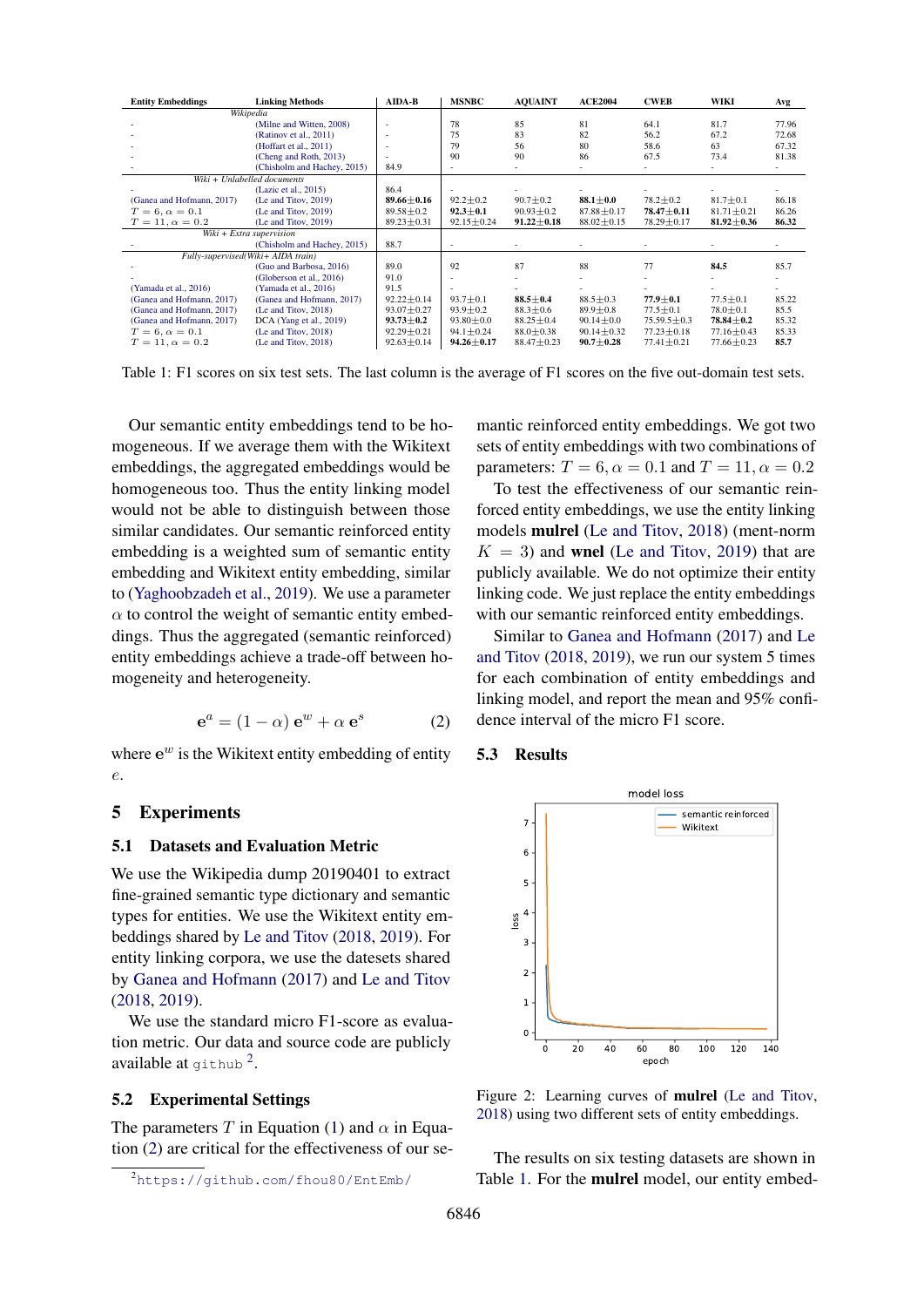<span id="page-4-6"></span>

Figure 3: T-SNE visualization of two sets of entity embeddings. Suffix "\_wiki" denotes the Wikitext entity embeddings, while suffix "\_sri" denotes the semantic reinforced entity embeddings ( $T = 11$ ,  $\alpha = 0.2$ ).

dings ( $T = 11, \alpha = 0.2$ ) improved performance drastically on MSNBC, ACE2004 and average of out-domain test sets. Be aware that CWEB and WIKI are believed to be less reliable [\(Ganea and](#page-5-0) [Hofmann,](#page-5-0) [2017\)](#page-5-0). For the wnel model, our both sets of entity embeddings are more effective for four of the five out-domain test sets and the average.

Our entity embeddings are better than that of [Ganea and Hofmann](#page-5-0) [\(2017\)](#page-5-0) when tested on the mulrel [\(Le and Titov,](#page-5-1) [2018\)](#page-5-1) (ment-norm  $K = 3$ ) and wnel [\(Le and Titov,](#page-5-15) [2019\)](#page-5-15) entity linking models. [Ganea and Hofmann](#page-5-0) [\(2017\)](#page-5-0) showed that their entity embeddings are better than that of [Yamada](#page-5-2) [et al.](#page-5-2) [\(2016\)](#page-5-2) using the entity relatedness metrics.

One notable thing for our semantic reinforced entity embeddings is that the training using our entity embeddings converges much faster than that using Wikitext entity embeddings, as shown in Figure [2.](#page-3-3) One reasonable explanation is that the fine-grained semantic information lets the linking models capture the commonality of semantic relatedness between entities and contexts, hence facilitate the training.

The properties of two different sets of entity embeddings can be visually manifested in Figure [3.](#page-4-6) Our semantic reinforced entity embeddings draw entities of similar types closer, and entities of different types further. For example, our semantic reinforced embeddings of "John F. Kennedy University" and "Harvard University" are closer than the Wikitext embeddings, while our embeddings of

"John F. Kennedy International Airport" and "John F. Kennedy" are further. We believe this property contributes to the faster convergence.

#### 6 Conclusion

In this paper, we presented a simple yet effective method, FGS2EE, to inject fine-grained semantic information into entity embeddings to reduce the distinctiveness and facilitate the learning of contextual commonality. FGS2EE first uses the word embeddings of semantic type words to generate semantic embeddings, and then combines them with existing entity embeddings through linear aggregation. Our entity embeddings draw entities of similar types closer, while entities of different types are drawn further. Thus can facilitate the learning of semantic commonalities about entity-context and entity-entity relations. We have achieved new state-of-the-art performance using our entity embeddings.

For the future work, we are planning to extract fine-grained semantic types from unlabelled documents and use the relatedness between the finegrained types and contexts as distant supervision for entity linking.

#### References

- <span id="page-4-2"></span>Sanjeev Arora, Yuanzhi Li, Yingyu Liang, Tengyu Ma, and Andrej Risteski. 2018. [Linear algebraic struc](https://doi.org/10.1162/tacl_a_00034)[ture of word senses, with applications to polysemy.](https://doi.org/10.1162/tacl_a_00034) *Transactions of the Association for Computational Linguistics*, 6:483–495.
- <span id="page-4-1"></span>Rajarshi Bhowmik and Gerard de Melo. 2018. [Generat](https://doi.org/10.18653/v1/P18-1081)[ing fine-grained open vocabulary entity type descrip](https://doi.org/10.18653/v1/P18-1081)[tions.](https://doi.org/10.18653/v1/P18-1081) In *Proceedings of the 56th Annual Meeting of the Association for Computational Linguistics*.
- <span id="page-4-4"></span>Xiao Cheng and Dan Roth. 2013. [Relational inference](https://www.aclweb.org/anthology/D13-1184) [for wikification.](https://www.aclweb.org/anthology/D13-1184) In *Proceedings of the 2013 Conference on Empirical Methods in Natural Language Processing*, pages 1787–1796.
- <span id="page-4-5"></span>Andrew Chisholm and Ben Hachey. 2015. [Entity dis](https://doi.org/10.1162/tacl_a_00129)[ambiguation with web links.](https://doi.org/10.1162/tacl_a_00129) *Transactions of the Association for Computational Linguistics*, 3:145–156.
- <span id="page-4-0"></span>Eunsol Choi, Omer Levy, Yejin Choi, and Luke Zettlemoyer. 2018. [Ultra-fine entity typing.](https://doi.org/10.18653/v1/P18-1009) In *Proceedings of the 56th Annual Meeting of the Association for Computational Linguistics*, pages 87–96. Association for Computational Linguistics.
- <span id="page-4-3"></span>Daniel Gillick, Nevena Lazic, Kuzman Ganchev, Jesse Kirchner, and David Huynh. 2014. Contextdependent fine-grained entity type tagging. *arXiv preprint arXiv:1412.1820*.